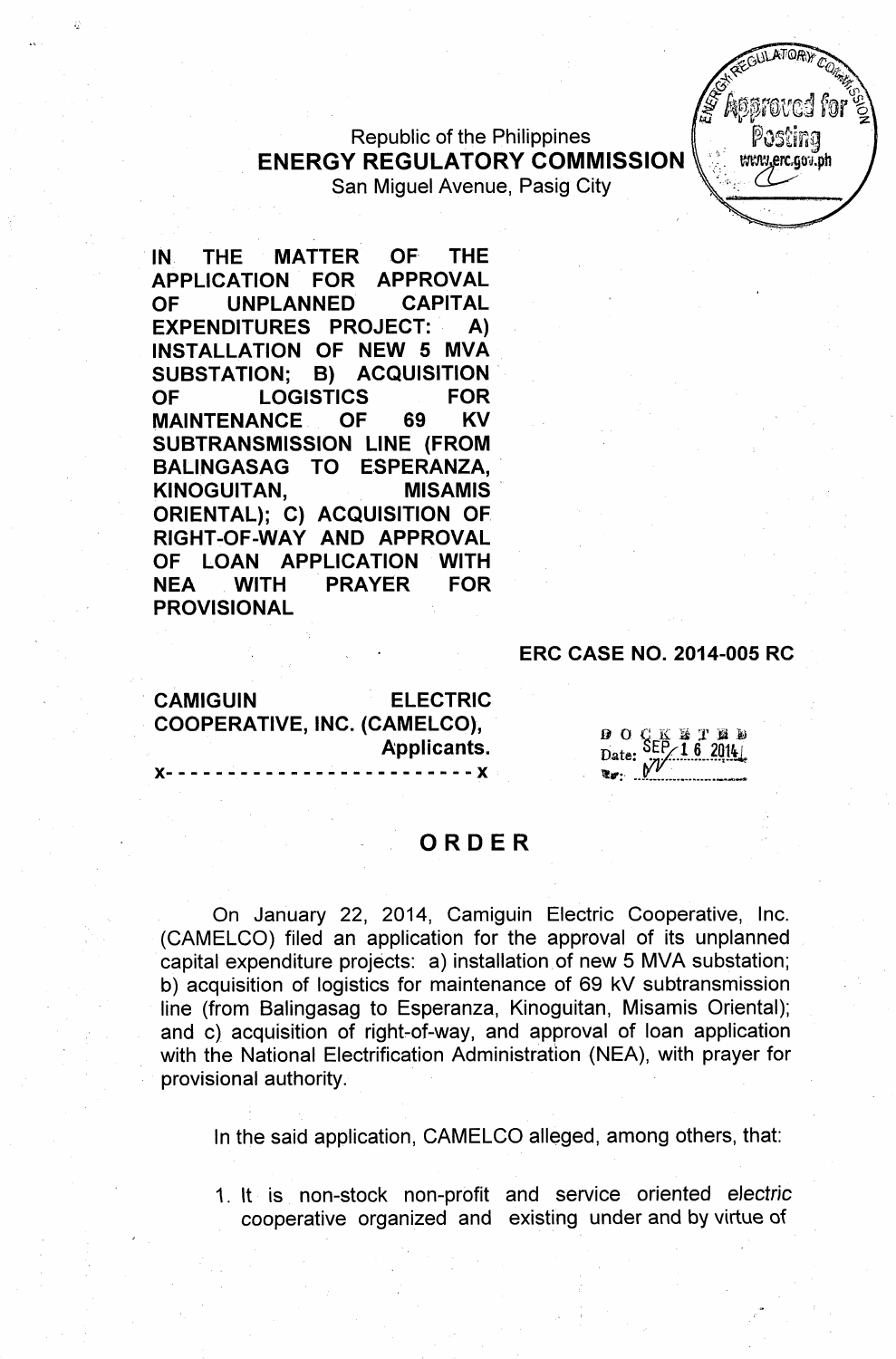?

the provisions of P.O. 269 as amended by P.O. 1645, with principal office address located at Mambajao, Camiguin Province represented herein by its General Manager Adriano Ebcas;

- 2. It has been granted by the National Electrification Administration (NEA) a fifty (50) years franchise to distribute electric service to its member-consumers in the Island Province of Camiguin, namely: Catarman, Guinsiliban, Mahinog, Mambajao, and Sagay;
- 3. In accordance with its mandate to render reliable, adequate and efficient electric service to all its consumer-members on an area coverage basis, it seeks the authority from the Commission for the approval of the Emergency Capital Projects: (1) Installation of a New 5 MVA Substation at Brgy. Esperanza, Misamis Oriental; (2) Acquisition of Logistics for the Maintenance of 69 kV Subtransmission Lines; and (3) Acquisition of Right-of-Way and with the proposed 69 kV Maintenance Office and Warehouse/Stockyard;
- 4. The said projects are unplanned but were found necessary in order to properly and safely connect the submarine cable to the transmission lines from the mainland to the Island of Camiguin;
- 5. In view of this development, its technical staff and with the approval of the Board of Directors have decided not to wait for the regular filing of the Capital Expenditure (CAPEX) application;
- 6. In compliance with the guidelines and documentary requirements of the Commission, it hereby submits the following documents:
	- 1. PROFILE
		- 1.1 Brief History of CAMELCO
		- 1.2 Facilities Profile
		- 1.3 Status of Operation
	- 2. LOAD FORECASTING
		- 2.1 Energy Sales forecasting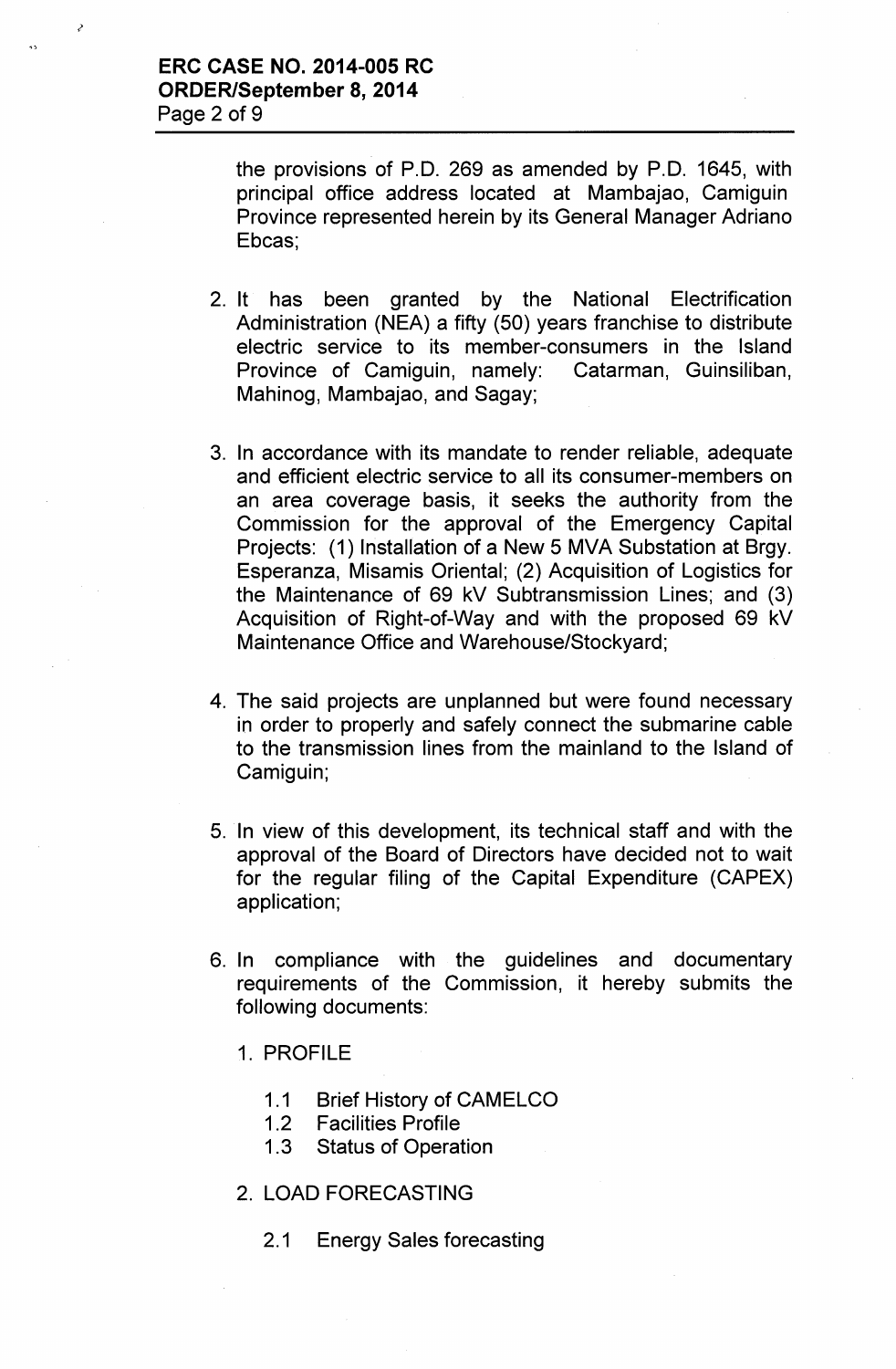## 2.2 **System Demand Forecast**

## 3. **PERFORMANCE ASSESSMENT AND TECHNICAL EVALUATION**

3.1 **Substation loading Analysis**

### 4. **PROPOSED CAPEX PROJECTS**

| Project<br>Code | <b>Project Description</b>                                                            |              | <b>Estimated Cost</b> |
|-----------------|---------------------------------------------------------------------------------------|--------------|-----------------------|
| $SDP-1$         | Installation of a New 5MVA Substation at Bgy.<br>Esperanza, Misamis Oriental          | P 45,648,625 |                       |
| NNP-1           | Acquisition of Logistics for the Maintenance of 69KV<br><b>Sub-Transmission lines</b> | P 71,000,000 |                       |
|                 | a) 1 - unit, 6-wheeler Boom Truck,<br>Tadano                                          | P 5.000.000  |                       |
|                 | b) 2- units 4x4 Pick-up, Toyota Hi-Lux<br>with maintenance accessories                | 4,000,000    |                       |
|                 | c) 1 - unit Motorized Utility Boat                                                    | 2,000,000    |                       |
|                 | d) 69 KV Hotline Maintenance Tools,<br><b>Equipment and trainings</b>                 | 8.000.000    |                       |
|                 | e) Assorted 69KV Line Materials                                                       | 35,000,000   |                       |
|                 | 1 hectare lot for 69 KV Stockyard,<br>f)<br>Pole yard & Building                      | 10,000,000   |                       |
|                 | g) Construction of Office Building.<br>Warehouse and Motorpool                        | 7.000.000.   |                       |
| $NNP-2$         | Acquisition of Right-of-Way Along Existing 69 Kv Line                                 |              | P 10,000,000          |
|                 | <b>Total Unplanned CAPEX</b>                                                          |              | P 126,648,625         |

### 5. **FINANCIAL/ECONOMIC ANALYSIS**

- 5.1 **Historical Financial Performance Assessment**
- 5.2 **Financing Plan**
- 5.3 **Projected Financial Performance Assessment** 5.3.1 **Projected Financial Assessments**
	- 5.3.2 **Projected Financial Ratios**
- 5.4 **Rate Impact Analysis**
- 5.5 **Cost Benefit Analysis**
- 5.6 **Sensitivity Analysis** 5.6.1 **Rate Impact**
	-
	- 5.6.2 **Financial Performance Assessment**
- **5.7 Assumptions**

## 6. **CAPITAL EXPENDITURE PROJECTS JUSTIFICATION**

- 6.1 **Network Asset Projects**
	- 6.1.1 **Installation of a new 5 MVA Substation at Esperanza**
- 6.2 **Non-network Asset Projects**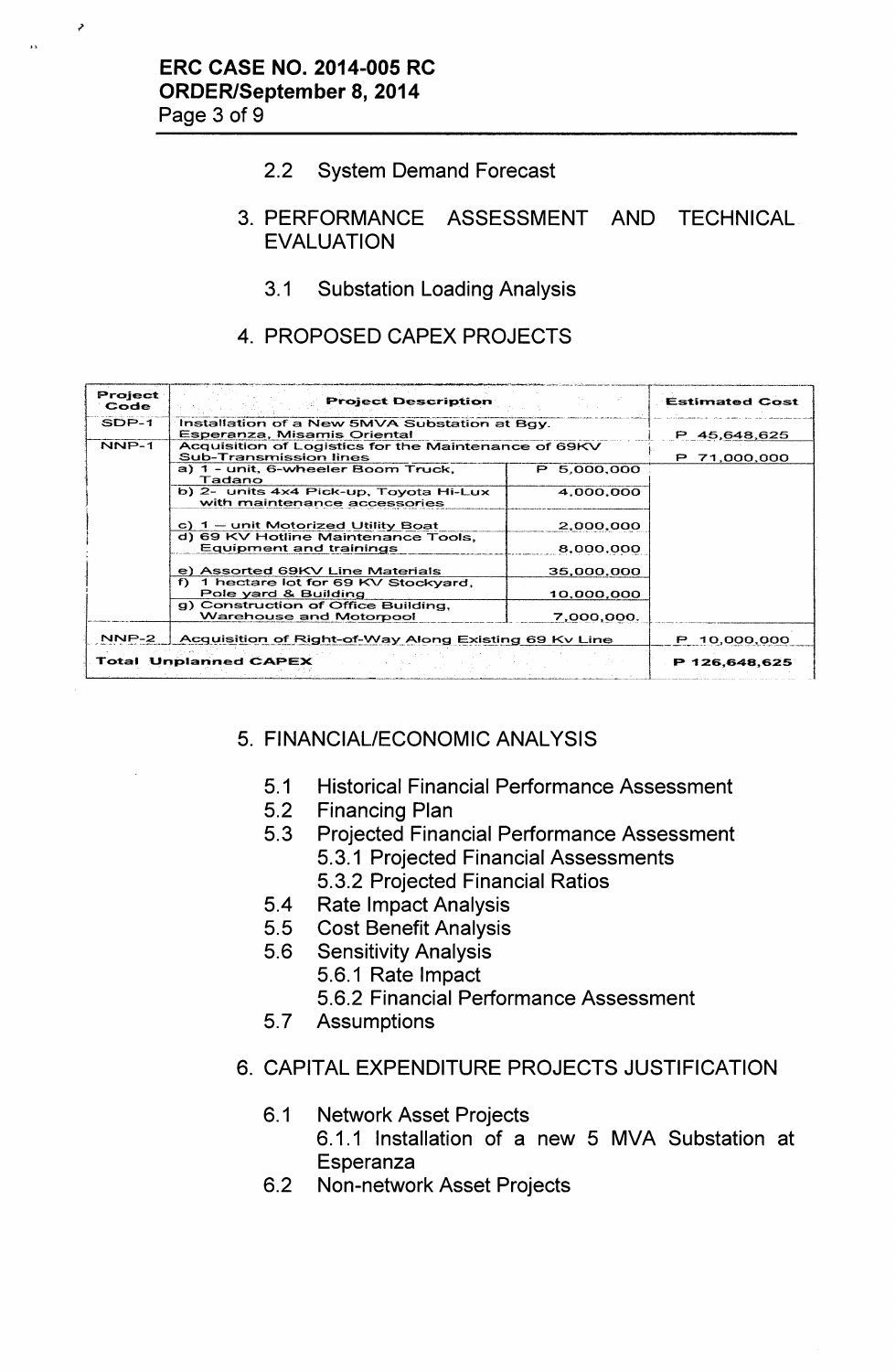$\bar{\epsilon}$ 

 $\mathcal{L}_{\mathcal{A}}$ 

# 7. ANNEXES

 $\sim$ 

| Annex A                                                                                                       |                | - Construction,<br>Installation<br>and<br>Commissioning of a<br><b>MVA</b><br>New<br>5<br>substation                                                 |  |  |  |  |  |
|---------------------------------------------------------------------------------------------------------------|----------------|------------------------------------------------------------------------------------------------------------------------------------------------------|--|--|--|--|--|
| 1. Details of Equipment Cost<br>2. Gantt Chart                                                                |                |                                                                                                                                                      |  |  |  |  |  |
| Annex B                                                                                                       |                | Logistics for the 69 kV Subtransmission<br>Line                                                                                                      |  |  |  |  |  |
| 1. Details of logistical equipment and support<br>2. Detailed list for 69 kV Hardware for rehab/refurbishment |                |                                                                                                                                                      |  |  |  |  |  |
| Annex C                                                                                                       |                | Right-of-way Acquisition along 69 kV Line                                                                                                            |  |  |  |  |  |
| Annex D                                                                                                       |                | - Verification of Non-forum Shopping                                                                                                                 |  |  |  |  |  |
| <b>Annex E</b>                                                                                                | $\blacksquare$ | <b>Board Resolution</b>                                                                                                                              |  |  |  |  |  |
| Annex "F in 01"                                                                                               | $\sim$         | Projected income statement – with 2013<br>unplanned capex                                                                                            |  |  |  |  |  |
| Annex "F in $02" -$                                                                                           |                | Projected balance sheet – with unplanned<br>capex                                                                                                    |  |  |  |  |  |
| Annex "F in 03"                                                                                               | $\frac{1}{2}$  | Projected cash flow statement - with<br>unplanned capex                                                                                              |  |  |  |  |  |
| Annex "F in 04"                                                                                               |                | Balance sheets, Statement of income,<br>Statement of cash flow for the years ended<br>December 31, 2008 and 2007                                     |  |  |  |  |  |
| Annex "F in 05"                                                                                               | $\blacksquare$ | Balance sheets, Statement of income,<br>Statement of cash flow for the years ended<br>December 31, 2009 and 2008                                     |  |  |  |  |  |
| Annex "F in 06"                                                                                               | $\blacksquare$ | Balance sheets, Statement of income,<br>Statement of cash flow for the years ended<br>December 31, 2010 and 2009                                     |  |  |  |  |  |
| Annex "F in 07"                                                                                               |                | Balance sheets, Statement of income,<br>Statement of cash flow for the years ended<br>December 31, 2011 and 2010                                     |  |  |  |  |  |
| Annex "F in 08"                                                                                               |                | Statement of financial position, statement<br>of revenue and expenses, statement of<br>cash flows - for the year ended December<br>31, 2012 and 2011 |  |  |  |  |  |
| Annex "Fin 09"                                                                                                |                | Overall Indicative rate impact                                                                                                                       |  |  |  |  |  |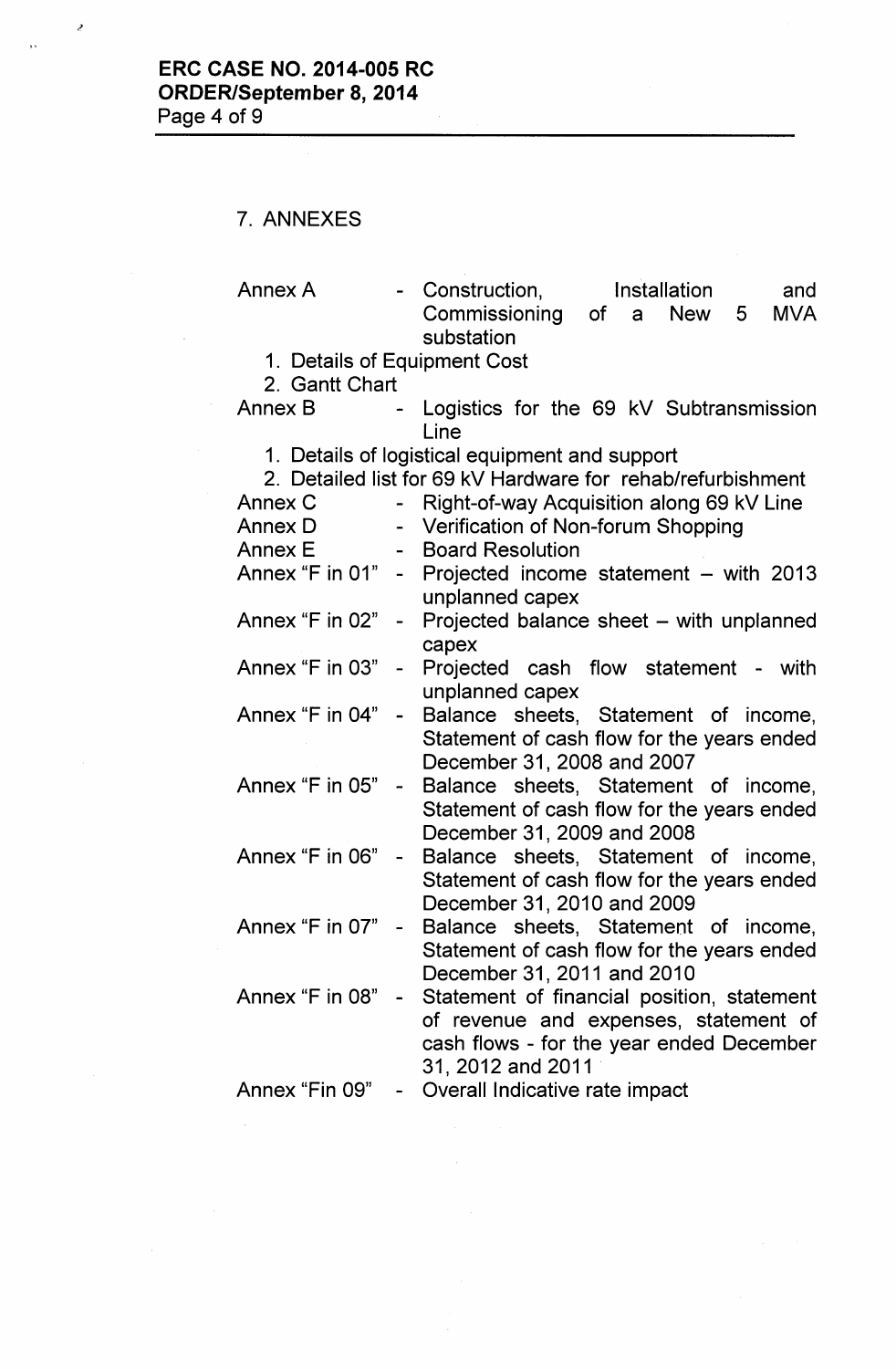## **ERe CASE NO. 2014-005 RC ORDER/September 8, 2014** Page 5 of 9

ŧ

#### Overall Indicative Rate Impact

Annex FIN-09

|                                                              | Loan Amt.<br>(P'000) | 2013      | 2014      | 2015      | 2016      | 2017      | 2018      | 2019      | 2020      | 2021      | 2022      |
|--------------------------------------------------------------|----------------------|-----------|-----------|-----------|-----------|-----------|-----------|-----------|-----------|-----------|-----------|
|                                                              |                      |           |           |           |           |           |           |           |           |           |           |
| <b>Collections from Existing MCC/RFSC</b>                    |                      | 8,931     | 9,686     | 10,529    | 11,461    | 12,482    | 13,591    | 14,790    | 16,077    | 17,452    | 18,917    |
| per RSEC -WR @ Php0.5324 (in PhP'000)                        |                      |           |           |           |           |           |           |           |           |           |           |
| Less:                                                        |                      |           |           |           |           |           |           |           |           |           |           |
| Debt Servicing Costs (PhP'000):                              |                      |           |           |           |           |           |           |           |           |           |           |
| NEA/Banks-Esperanza SS (inclusive of                         |                      |           |           |           |           |           |           |           |           |           |           |
| permit fee/consultancy & legal<br>fees/capitalized interest) | 50,676               |           | 6,508     | 6,508     | 6,508     | 6,508     | 6,508     | 6,508     | 6,508     | 6,508     | 6,508     |
| NEA/Banks-Logistics for Submarine Cable                      |                      |           |           |           |           |           |           |           |           |           |           |
| (inclusive of permit fee and capitalized                     |                      |           |           |           | 11,424    | 11,424    | 11,424    | 11,424    | 11,424    | 11,424    | 11,424    |
| interest)                                                    | 88,952               |           | 11,424    | 11,424    |           |           | 5,748     | 5,748     | 5,748     | 5,748     | 5,748     |
| New NEA Loans in 2012                                        | 47,131               | 4,595     | 5,748     | 5,748     | 5,748     | 5,748     |           |           |           |           |           |
| Permit Fee-New NEA Loans                                     | 934                  | 234       | 234       | 234       | 232       |           |           |           |           |           |           |
| REFC, New Loans                                              | 1,122                | 556       | 473       |           |           |           |           |           |           |           |           |
| <b>BPI-Submarine Cable 1st Release</b>                       | 20,000               | 970       | 970       | 3,424     | 3,305     | 3,184     | 3,061     | 2,939     | 2,819     | 2,697     | 2,574     |
|                                                              | 97,500               |           |           | 16,692    | 16,114    | 15,511    | 14,919    | 14,330    | 13,743    | 13,147    | 12,556    |
| BPI-Submarine Cable 2nd Release                              |                      |           |           |           |           |           |           |           | 14,330    | 13,743    | 13,147    |
| BPI-Submarine Cable 3rd Release                              | 97,500               |           |           |           | 16.692    | 16,114    | 15,511    | 14,919    |           |           |           |
| Permit Fee-Submarine Cable                                   | 1,630                | 408       | 408       | 408       | 406       |           |           |           |           |           |           |
| Transco 69 KV Line                                           | 38,739               | 3,958     | 3,958     | 3,958     | 3,958     | 3,957     | 3,033     | 3,958     | 3,958     | 3,958     | 3,958     |
| Old/Existing Loans:                                          |                      |           |           |           |           |           |           |           |           |           |           |
|                                                              | 12,360               | 2.402     | 2.402     | 2,402     | 2,401     | 2,382     | 1,990     | 1,859     | 1,859     | 1.859     | 465       |
| NEA (inslusive of capitalized interest)                      | 33,156               | 7,045     | 6,954     | 5,640     | 3,277     | 493       |           |           |           |           |           |
| <b>REFC</b>                                                  |                      | 20,168    | 39,077    | 56,438    | 70,066    | 65,320    | 62,193    | 61,685    | 60,389    | 59,083    | 56,379    |
| <b>Total Debt Servicing Costs</b>                            |                      |           |           |           | (58, 605) | (52, 838) | (48, 602) | (46, 895) | (44, 312) | (41, 631) | (37, 462) |
| <b>Excess (Deficit) in MCC/RFSC</b>                          |                      | (11, 236) | (29, 392) | (45, 909) |           |           | 25,528    | 27,779    | 30,197    | 32,781    | 35,532    |
| Projected Sales (In MWh)                                     |                      | 16,775    | 18,193    | 19,776    | 21,527    | 23,444    |           |           | 1.4674    | 1.2700    | 1.0543    |
| Annual Rate Impact per KWh                                   |                      | 0,6698    | 1.6156    | 2.3214    | 2.7224    | 2.2538    | 1.9038    | 1.6881    |           |           |           |
| Average Rate Impact/KWh (10 Years)                           |                      | 1,6967    |           |           |           |           |           |           |           |           |           |
| Average Rate Impact/KWh (5 Years)                            |                      | 1.9166    |           |           |           |           |           |           |           |           |           |

| Annex "F in 10" - Rate impact- Installation of one (1)<br>unit 5 MVA substation at Brgy.<br>Esperanza |
|-------------------------------------------------------------------------------------------------------|
| Annex "F in 11" - Rate impact $-69$ kV line materials for                                             |
| refurbishment                                                                                         |
| Annex "F in 12" - Rate Impact- Maintenance vehicles                                                   |
| and equipment for 69 KV Line                                                                          |
| Annex "F in 13" - Rate Impact- Hotline Maintenance                                                    |
| tools and equipment                                                                                   |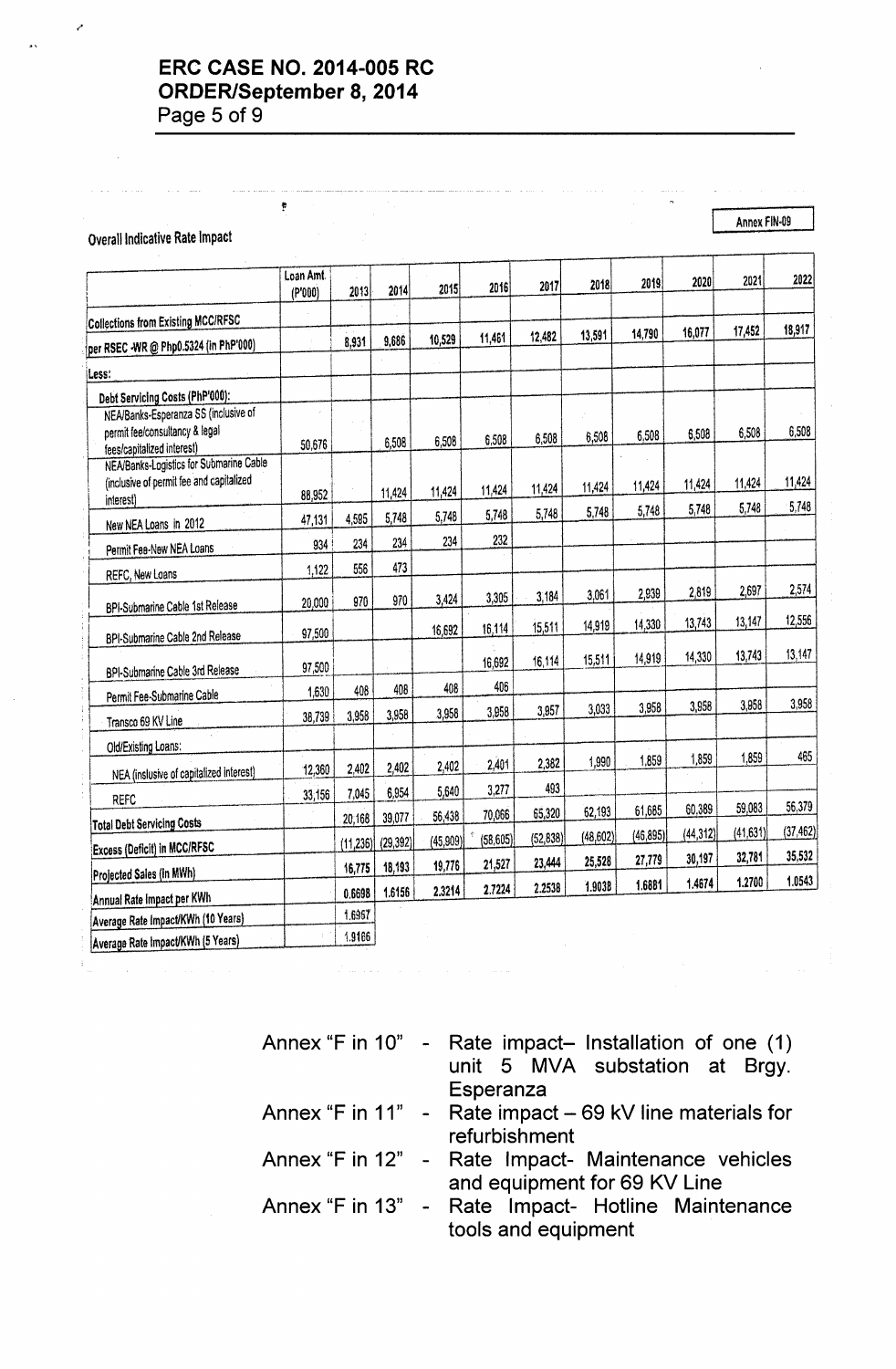| Annex "F in $14" -$    | Rate Impact- Acquisition of<br>lot            |
|------------------------|-----------------------------------------------|
|                        | building and poleyard                         |
| Annex "F in $15$ " $-$ | Rate Impact – Construction of Office          |
|                        | <b>Building at Salay</b>                      |
|                        | Annex "F in 16" - Acquisition of Right-of-Way |
| Annex "F in 17"        | - Overall indicative rate impact              |
| Annex "F in 18"        | - Overall indicative rate impact              |
| Annex "F in 19"        | - Overall indicative rate impact              |
| Annex "F in 20"        | - Overall indicative rate impact              |

- 7. It will initially undertake to finance the said project from its internally generated funds and will later apply for a loan from the National Electrification Administration (NEA) to replace said funds in order to be able to replenish the funds for other equally important projects;
- 8. The unplanned capital expenditures for year 2013 will cost it the amount of PhP126,649,000.00;
- 9. This application is definitely intended to allow it to render a more reliable, adequate and efficient electric service in compliance to its mandate of total electrification on an area coverage basis;
- 10. It requests the issuance of a provisional approval for the benefit of its consumer-members; and
- 11. It prays that the Commission issue an Order 1) granting immediately the provisional authority/approval for this Unplanned Capex Expenditure Projects for the Year 2013; 2) allowing it to proceed with the a) Installation of the new 5MVA Substation b) Acquisition of logistics for the maintenance of the 69 kV Sub-transmission Lines and c) Acquisition of Right of Way projects; and 3) approving the loan application with NEA.

Finding the said application sufficient in form and in substance with the required fees having been paid, the same is hereby set for jurisdictional hearing, expository presentation, pre-trial conference and evidentiary hearing on October 8, 2014 (Wednesday) at two o'clock in the afternoon (2:00 P.M.) at the CAMELCO Main Office, Mambajao, Camiguin.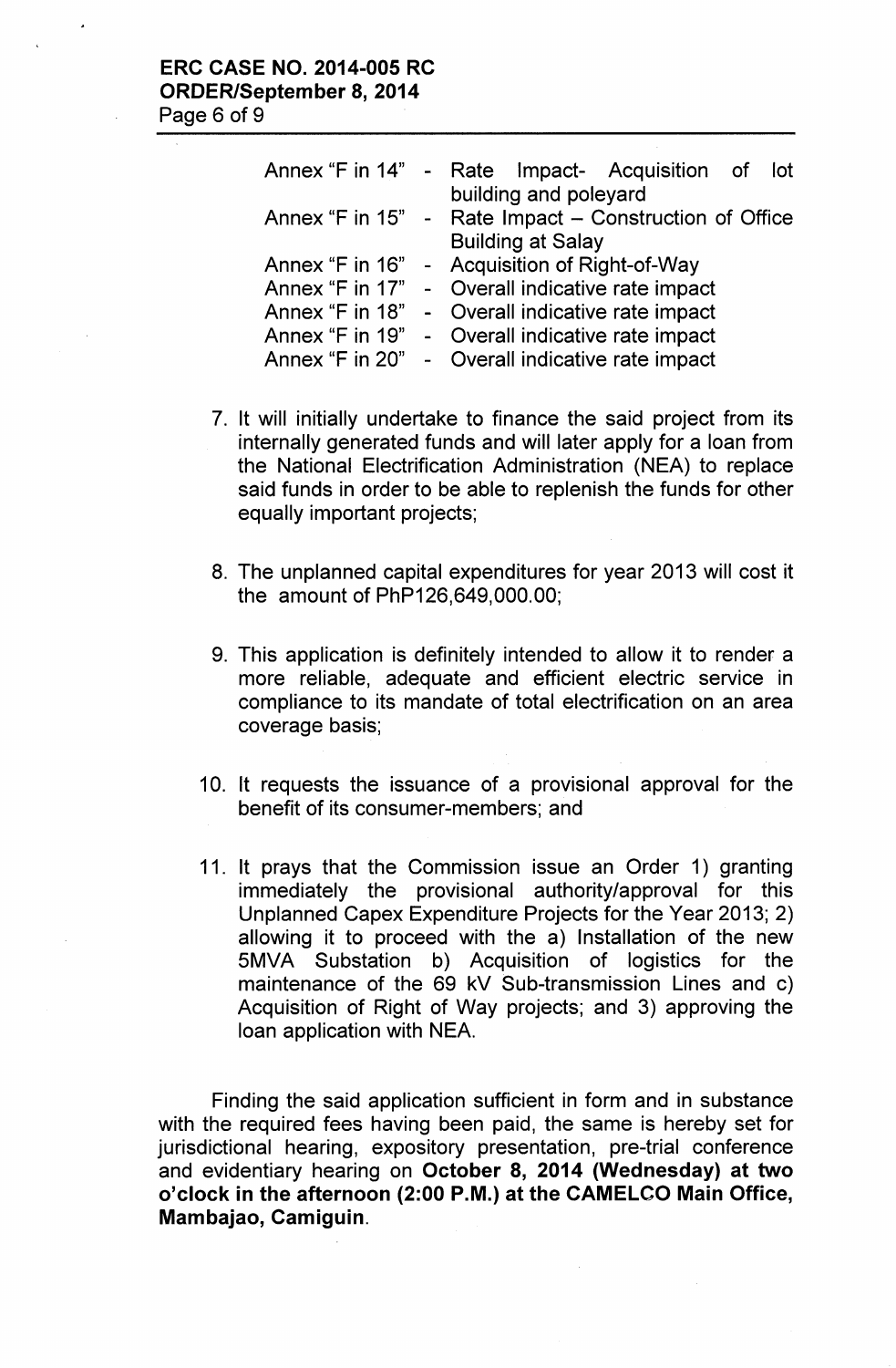## **ERC CASE NO. 2014-005 RC ORDER/September 8,2014** Page 7 of 9

/'

CAMELCO is hereby directed to cause the publication of the attached Notice of Public Hearing, at its own expense; twice (2x) for two (2) successive weeks in two (2) newspapers of general circulation in the Philippines, with the date of the last publication to be made not later than ten (10) days before the date of the scheduled initial hearing. It is also directed to inform the consumers within the franchise area of CAMELCO, by any other means available and appropriate, of the filing of the instant application, its reasons therefor, and of the scheduled hearing thereon.

Let copies of the application, this Order and the attached Notice of Public Hearing be furnished the Office of the Solicitor General (OSG), the Commission on Audit (COA), and the Committees on Energy of both Houses of Congress. They are hereby requested, if they so desire, to send their duly authorized representatives at the scheduled hearing.

Likewise, let copies of this Order and the attached Notice of Public Hearing be furnished the Offices of the Governor of Camiguin and Mayors of the Municipalities within the franchise area of CAMELCO for the appropriate posting thereof on their respective bulletin boards.

CAMELCO is directed to furnish all those making requests therefor with copies of the application and its attachments, subject to reimbursement of reasonable photocopying costs.

On the date of the initial hearing and pre-trial conference, CAMELCO must submit to the Commission its respective written Compliance with the jurisdictional requirements attaching therewith, methodically arranged and duly marked, the evidences on the actual posting and publication of the Notice of Public Hearing consisting of certifications issued to that effect, signed by the aforementioned Governor and Mayors or their duly authorized representatives, bearing the seals of their offices, and the affidavit of the Editors or Business Managers of the newspapers where the said Notice of Public Hearing were published together with the complete issues of the said newspapers, and such other proofs of compliance with the requirements of the Commission.

CAMELCO and all interested parties are directed to submit, at least five (5) days before the date of initial hearing and pre-trial conference, their respective Pre-trial Briefs containing, among others: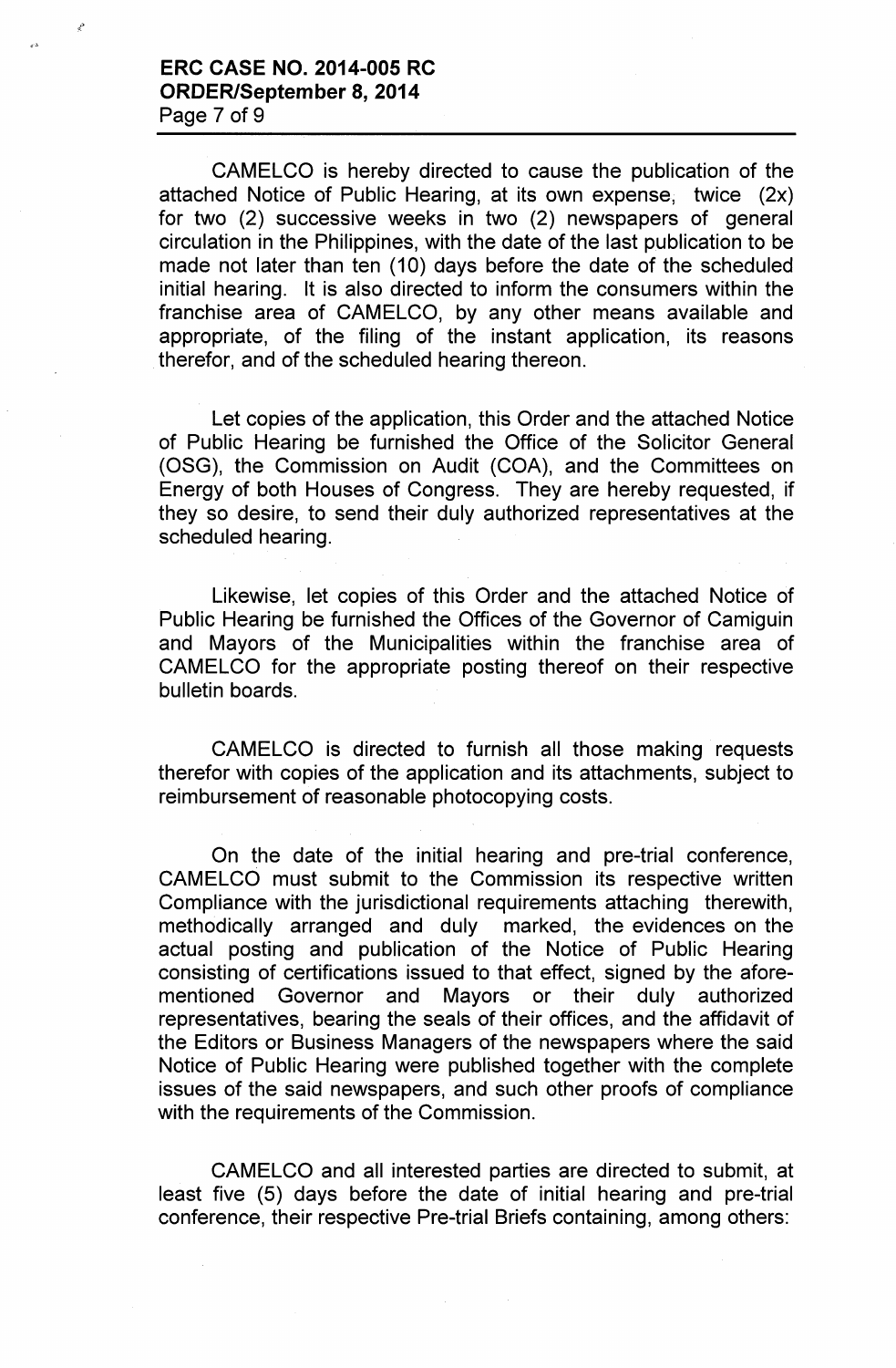....•.\

- a) a summary of admitted facts and proposed stipulation of facts;
- b) the issues to be tried or resolved;
- c) the documents or exhibits to be presented, stating the purposes and proposed markings thereof; and
- d) the number and names of the witnesses, with their written testimonies in an individual affidavit form, to be attached to the Pre-trial Brief.

Failure of CAMELCO to submit the required Pre-trial Brief and Judicial Affidavits of its witnesses within the prescribed period shall be a ground for cancellation of the scheduled hearing, and the resetting of which shall be six (6) months from said date of cancellation.

As part of the pre-trial conference, CAMELCO must also be prepared to make an expository presentation of its application, aided by whatever communication medium that it may deem appropriate for the purpose, in order to put in plain words and explain, for the benefit of the consumers and other concerned parties, what the application is all about and the reasons and justifications being cited in support thereof.

### SO ORDERED.

Pasig City, September 8, 2014.

FOR AND BY AUTHORITY OF THE COMMISSION:

 $\cup$  $_{\mu\nu}$ ENAIDA G. CRUZ-DUCUT Chairperson  $\mathscr{N}$ 

B NJS/Capex/2014-005 RC CAMELCO ORO.doc